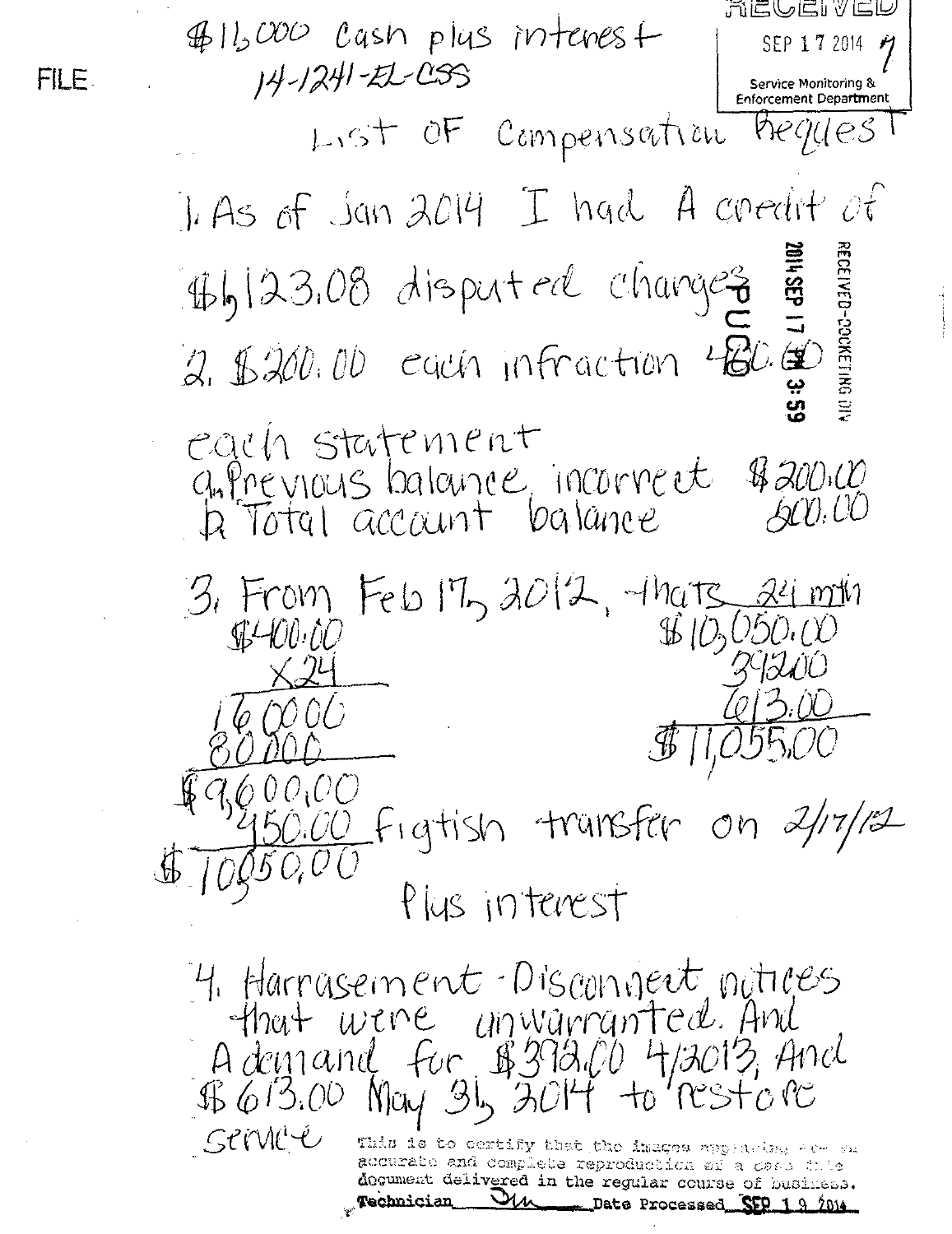Desponce to C.E.I Attorney Gregory Williams  $d +_0$  C.E.F esttorney Gregory ms.<br>Prepaned for The PUCO aut of Euclid agg/denne  $\mathbb{I}$  $\mathbb{Z}$ & don't know  $l_{\mathcal{L}}$  $\begin{matrix} \ell & \mathcal{U} \\ \mathcal{U} & \mathcal{U} \end{matrix}$ Will denied heasonable grounds 4 Com lacks subject jungdition<br>4 don't know is not an accepable answer! One get compensated, for An disconnect Ion, thats based on theft and fraud.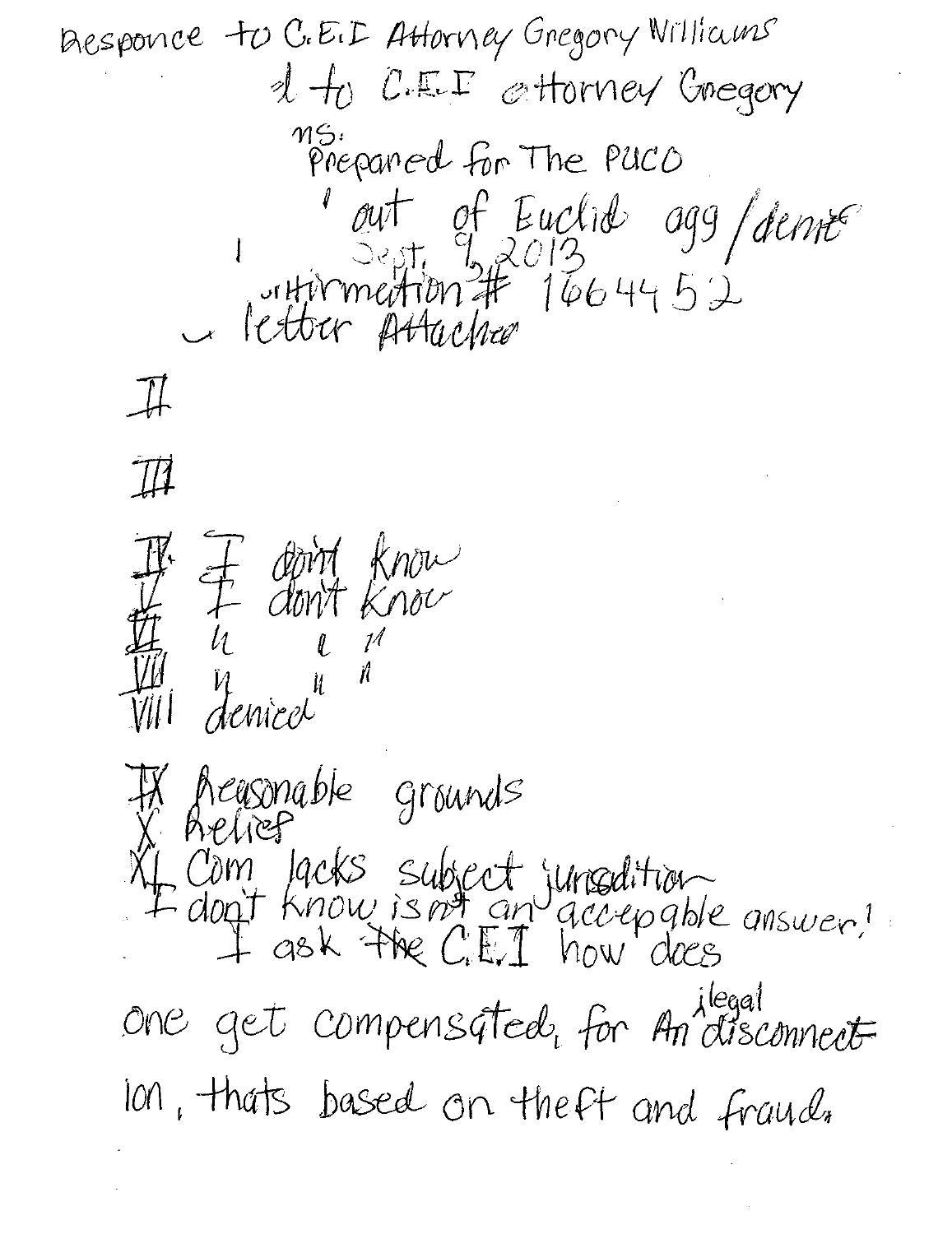## BEFORE THE PUBLIC UTILITIES COMMISSION OF OHIO

| GWENDOLYN TANDY                                                                   |  |
|-----------------------------------------------------------------------------------|--|
| Complainant,                                                                      |  |
| V.                                                                                |  |
| THE CLEVELAND ELECTRIC<br>ILLUMINATING COMPANY and<br>FIRSTENERGY SOLUTIONS CORP. |  |
| Respondents.                                                                      |  |

Case No. 14-1241-EL-CSS

ANSWER

## ANSWER OF FIRSTENERGY SOLUTIONS CORP.

In accordance with Rule 4901-9-01(D), Ohio Administrative Code, Respondent FirstEnergy Solutions Corp. ("FES")("Respondent"), for its answer to the Complaint of Gwendolyn Tandy ("Complainant") states:

- 1. FES denies that Complainant "opted-out" of the Euclid aggregation on September 9,<br>2013. CANCCICFION CONFINDATION  $\#$
- 2. FES admits that Complainant attempted to terminate her service with FES.  $O_{12}$  /  $1/13$
- 3. FES terminated Complainant's service with FES on April 17.2014 and waived the  $A \vee C \cup P$   $\langle c_1 \rangle^2$ termination fee.  $\left\{ \begin{array}{c} \downarrow \\ \downarrow \end{array} \right\}$
- **f** 4. FES is without sufficient knowledge or information to admit or deny the second,.  $L_1(U_1)T^*KV_1UV'$ unnumbered paragraph of the Complaint.  $\Box$
- 25. FES is without sufficient knowledge or information to admit or deny the statement "these  $\pm$  C( $\left\{\right\}\right\}$  1 aggregation amounts were aleast 3 and 4 times more than the last four years."
- 5 6. FES denies the statement "How does one get compensated for a program that amounts to theft  $&$  Fraud!"
- $\frac{y}{x}$ . FES is without sufficient knowledge or information to admit or deny the remaining attachments, statements and pages attached after page one of the Complaint.
- $\ddot{5}$  8. Any allegation not specifically admitted herein is denied because FES is without

sufficient knowledge or information to admit the allegation or allegations.<br>C. E. L. S Attorney basealy answer energy  $\frac{1}{2}$  of  $\frac{1}{2}$  answer  $\frac{1}{2}$ •-^ ^ ^4. I / ^ K , -M ' , , ^ ' ' AFFlKJVtATIVE DEFENSES

- ?" 9. The Complainant fails to set forth reasonable grounds for complaint, as required by Section 4905.25, Revised Code.
- 10. The Complaint fails to state a claim upon which relief can be granted.

11. The Commission lacks subject matter jurisdiction over some or all of Complainant's claims.

First Energy Solution is required by the law and<br>The PUCO to be farming the the evidence. I don't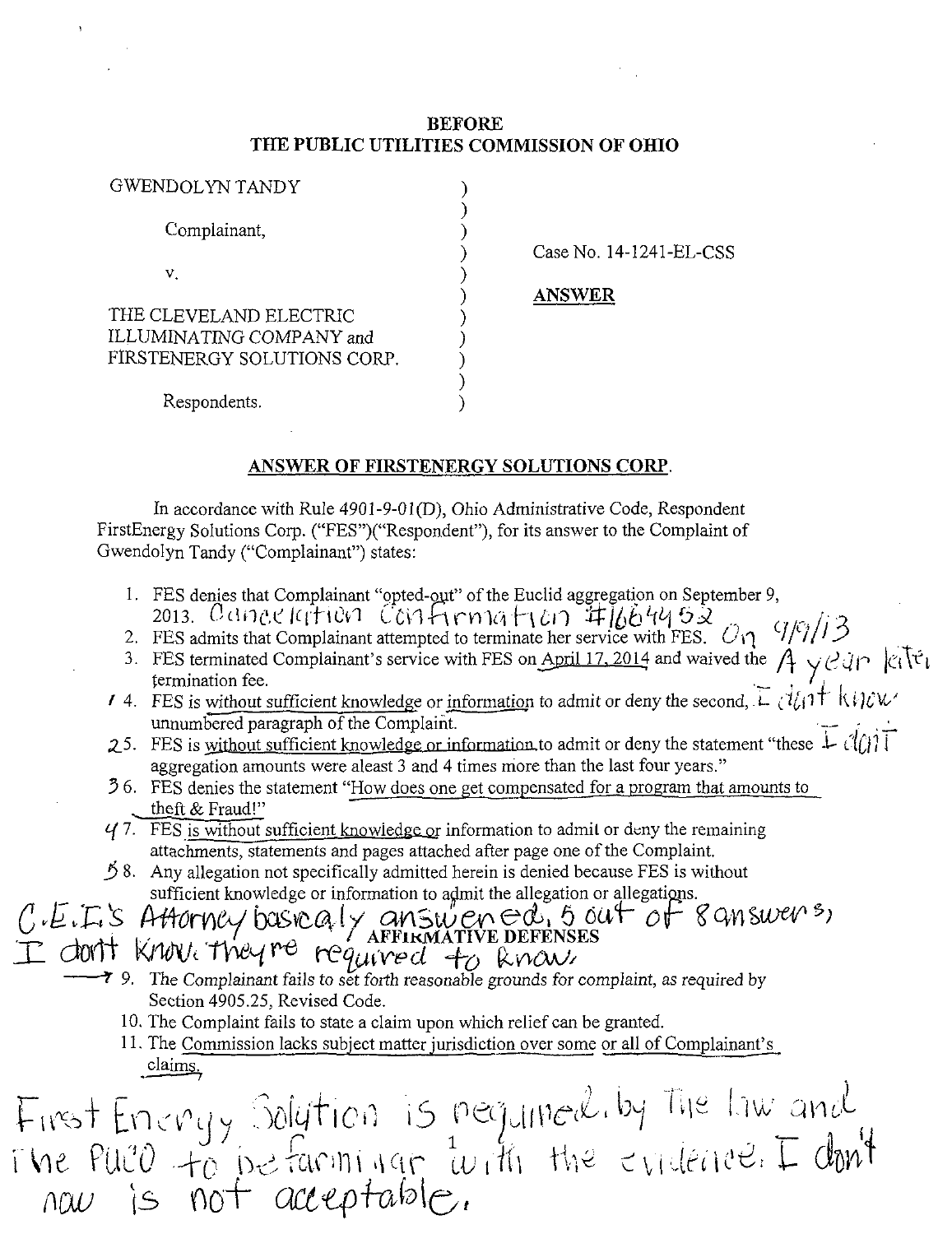12. The Complainant did not comply with Rule 4901-9-01(8). As a result, FES attempted, to the best of its ability, to respond to the allegations contained in the Complaint.

C.E.I didn't comply with the requirement. that

Respectfully submitted,

/s/ Scott J. Casio Scott J. Casto (0085756) FIRSTENERGY SERVICE COMPANY 76 South Main Street Akron, OH 44308 (330) 761-7735 scasto@firstenergy corp. com

Attorney for FirstEnergy Solutions Corp.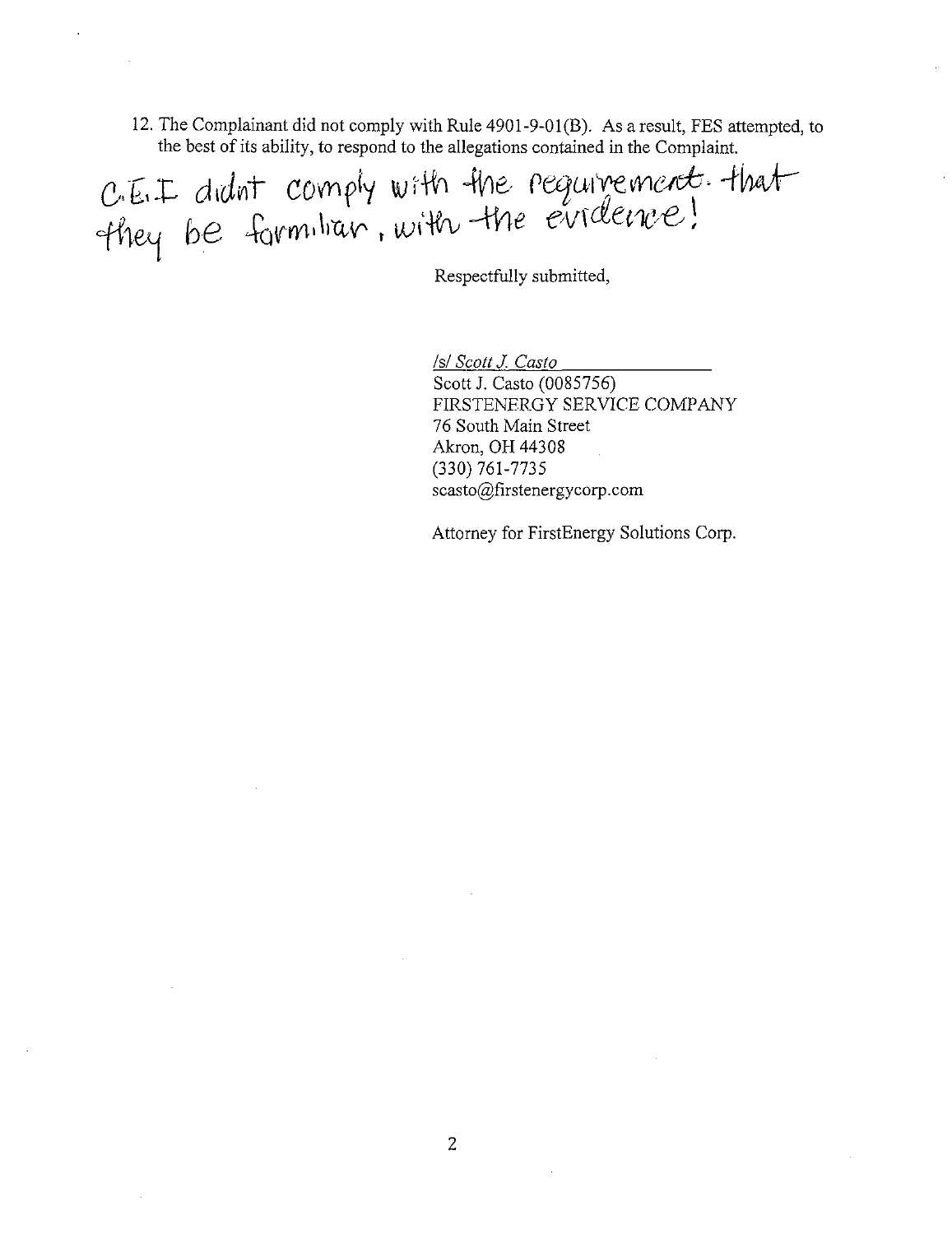## CERTIFICATE OF SERVICE

I hereby certify that a copy of the foregoing Answer was served by U.S. Mail to the following person on this  $25<sup>th</sup>$  day of August 2014.

Gwendolyn Tandy 1439 Sulzer Ave. Euclid, OH 44132

 $\bar{ }$ 

 $\sim 10$ 

 $\hat{\mathcal{A}}$  $\mathbb{R}^2$ 

> I hereby certify that a copy of the foregoing Answer was served by Electronic Mail to the following persons on this  $25<sup>th</sup>$  day of August 2014.

Mr. Gregory Williams Whitt Sturtevant LLP The KeyBank Building 88 East Broad St., Suite 1590 Columbus, OH 43215 campbell@whitt-sturtevant.com

> /s/ Scott J. Casto Attorney for FirstEnergy Solutions Corp.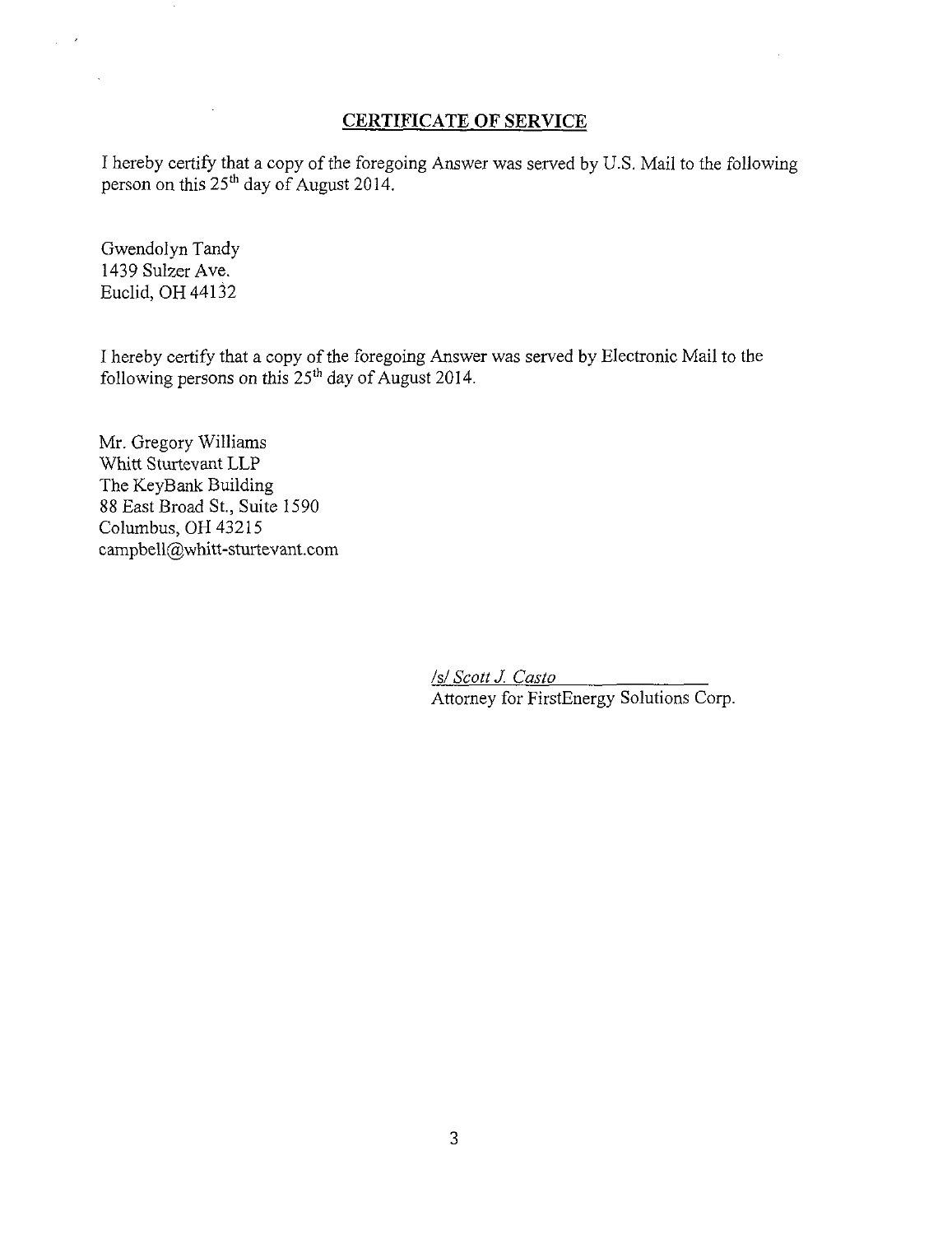the  $I$ <u>liuri liaung</u>  $\left| \begin{array}{ccc} \hline \end{array} \right|$ Company

Gance

|i-iii|'lllil>il>illi|iilli'lii<V|i<'ill'IMil'i|'ii 00000328 01 AV 0.360 GWENDOLYN C TANDY 1439 SULZER AVE EUCLID OH 44132-2725

•^



 $q - q - 13$ 

Supplier Services FirstEnergy Service Company 76 S. Main St. Akron, OH 44308

JULY 25, 2013

-.". , iii, ^:^,:iLjfc.fc'^,v"'.4'i\*^^------->.'

FOR SERVICE AT: 1439 SULZER AVE DUP EUCLID OH 44132

ACCOUNT NUMBER: 110046580079 CUSTOMER NUMBER: 08008856621580009813

### THIS IS A CONFIRMATION LETTER FOR A CHANGE OF ELECTRIC SUPPLIER

Dear Illuminating Company Customer:

This letter is simply a confirmation that FIRSTENERGY SOLUTIONS CORP is becoming **your electric generation supplier** on your next meter reading, which is AUGUST 07, 2013. If your community has formed an aggregation group to buy electricity, this supplier may have been selected for you through that aggregation, ff this information is correct, you do not need to respond to this letter.

However, if you do not want to change suppliers, please call our toll-free automated Customer Choice number at 1-800-225-0444 within seven calendar days of the postmark date on this letter.

No matter what company supplies your electricity, The Illuminating Company will still deliver your electricity to you and respond to any questions or concerns you may have with your<br>service.

 $1711$  Aug 1711 - Aug 4 - 7 doys

if you have any questions about the FIRSTENERGY SOLUTIONS CORP charges, please contact them directly at 1-866-636-3749, If you have questions about choosing electric suppliers or governmental aggregation programs, you can contact the Public Utilities Commission of Ohio at 1-800-686-7826 or visit [www.PUCO.ohio.gov.](http://www.PUCO.ohio.gov)